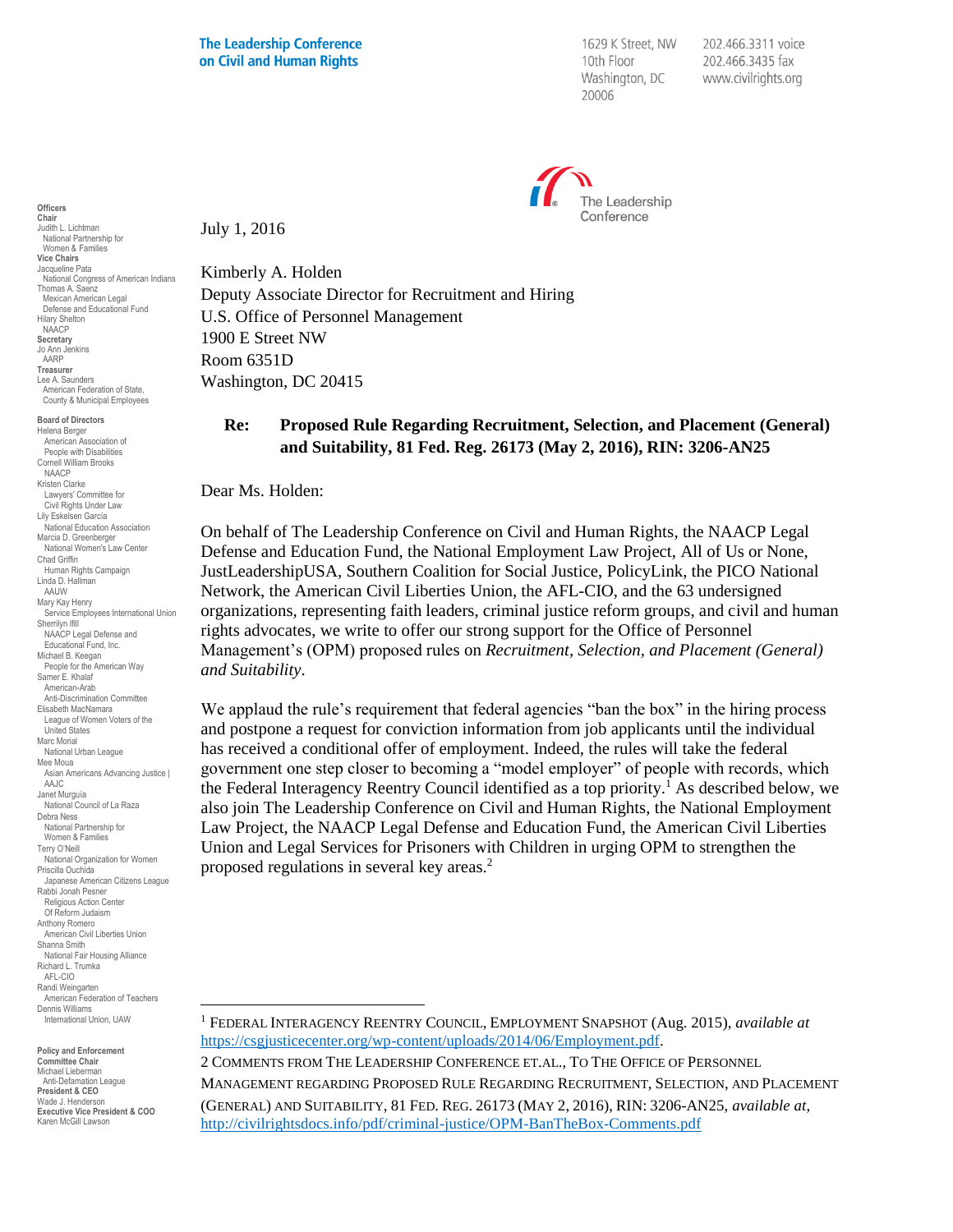Page 2 of 5

 $\overline{a}$ 



An estimated 70 million adults have arrests or convictions that will show up on routine background checks.<sup>3</sup> Studies demonstrate that the disclosure of a criminal record by an otherwise qualified applicant can reduce the likelihood of a callback or job offer by nearly 50 percent.<sup>4</sup> As the U.S. Equal Employment Opportunity Commission (EEOC) has recognized, requiring a background check can have an even more acute impact on individuals from communities of color due to the racial profiling and discriminatory practices that persist at each stage of the justice system.<sup>5</sup>

The "ban the box" movement, which has been embraced by 24 states and over 100 cities and counties around the nation, was launched over a decade ago by All of Us or None, an organization founded and led by formerly incarcerated individuals and their families. In those communities that have adopted ban the box, the laws have significantly improved the hiring rates of people with records.<sup>6</sup> We value OPM's leadership in building on the movement's success, and we endorse OPM's compelling justification for the new rules, which seek to "encourage applicants from all segments of society to seek Federal employment, and to ensure that for most Federal jobs, individuals with prior criminal or other adverse history are given the opportunity to demonstrate their knowledge, skills and ability in a fair and open competition."<sup>7</sup>

Additionally, when inquiries into conviction histories are posed earlier in the hiring process, it leads to less clarity for the agency and the job applicant regarding the rationale for the agency's background check determination and more opportunity for bias to enter the hiring process. Therefore, OPM's regulations will ensure that use of background checks by federal employers are more efficiently, effectively, and fairly enforced. As OPM recognized as well, early inquiries into an applicant's record "could have the effect of discouraging motivated, well-qualified individuals from applying for a Federal job[,]"<sup>8</sup> thus undermining a core goal of the federal government to recruit a strong pool of qualified candidates.

<sup>3</sup> MAURICE EMSELLEM & MICHELLE NATIVIDAD RODRIGUEZ, NATIONAL EMPLOYMENT LAW PROJECT, ADVANCING A FEDERAL FAIR CHANCE HIRING AGENDA (Jan. 2015), *available at*

[http://www.nelp.org/content/uploads/2015/01/Report-Federal-Fair-Chance-Hiring-Agenda.pdf.](http://www.nelp.org/content/uploads/2015/01/Report-Federal-Fair-Chance-Hiring-Agenda.pdf)

<sup>4</sup> DEVAH PAGER, BRUCE WESTERN & NAOMI SUGIE, SEQUENCING DISADVANTAGE: BARRIERS TO EMPLOYMENT FACING YOUNG BLACK AND WHITE MEN WITH CRIMINAL RECORDS, 623(1) Ann Am Acad Pol Soc Sci. 195, 198 (2013) (Author Manuscript), *available at* [http://www.ncbi.nlm.nih.gov/pmc/articles/PMC3583356/pdf/nihms-](http://www.ncbi.nlm.nih.gov/pmc/articles/PMC3583356/pdf/nihms-439026.pdf)[439026.pdf.](http://www.ncbi.nlm.nih.gov/pmc/articles/PMC3583356/pdf/nihms-439026.pdf)

<sup>5</sup> U.S. EQUAL EMPLOYMENT OPPORTUNITY COMMISSION, EEOC ENFORCEMENT GUIDANCE: CONSIDERATION OF ARREST AND CONVICTION RECORDS IN EMPLOYMENT DECISIONS UNDER TITLE VII OF THE CIVIL RIGHTS ACT OF 1964 (Apr. 25, 2012), *available at* [https://www.eeoc.gov/laws/guidance/arrest\\_conviction.cfm.](https://www.eeoc.gov/laws/guidance/arrest_conviction.cfm)

<sup>6</sup> THE OFFICE OF THE DISTRICT OF COLUMBIA AUDITOR, THE IMPACT OF "BAN THE BOX" IN THE DISTRICT OF COLUMBIA (June 10, 2016), *available at* [http://www.dcauditor.org/sites/default/files/FCRSA%20-](http://www.dcauditor.org/sites/default/files/FCRSA%20-%20Ban%20the%20Box%20Report_0.pdf)

[<sup>%20</sup>Ban%20the%20Box%20Report\\_0.pdf;](http://www.dcauditor.org/sites/default/files/FCRSA%20-%20Ban%20the%20Box%20Report_0.pdf) SOUTHERN COALITION FOR SOCIAL JUSTICE, THE BENEFITS OF BAN THE BOX: A CASE STUDY OF DURHAM, NC (2014), *available at* [http://www.southerncoalition.org/wp](http://www.southerncoalition.org/wp-content/uploads/2014/10/BantheBox_WhitePaper-2.pdf)[content/uploads/2014/10/BantheBox\\_WhitePaper-2.pdf.](http://www.southerncoalition.org/wp-content/uploads/2014/10/BantheBox_WhitePaper-2.pdf)

<sup>7</sup> 81 Fed.Reg. 26173, 26174 (May 2, 2016) (to be codified at 5. C.F.R. pts. 330 & 731). FEDERAL INTERAGENCY RESOURCE COUNCIL, OVERVIEW (Aug. 2015), *available at* [https://csgjusticecenter.org/wp](https://csgjusticecenter.org/wp-content/uploads/2014/05/FIRC_Overview.pdf)[content/uploads/2014/05/FIRC\\_Overview.pdf.](https://csgjusticecenter.org/wp-content/uploads/2014/05/FIRC_Overview.pdf)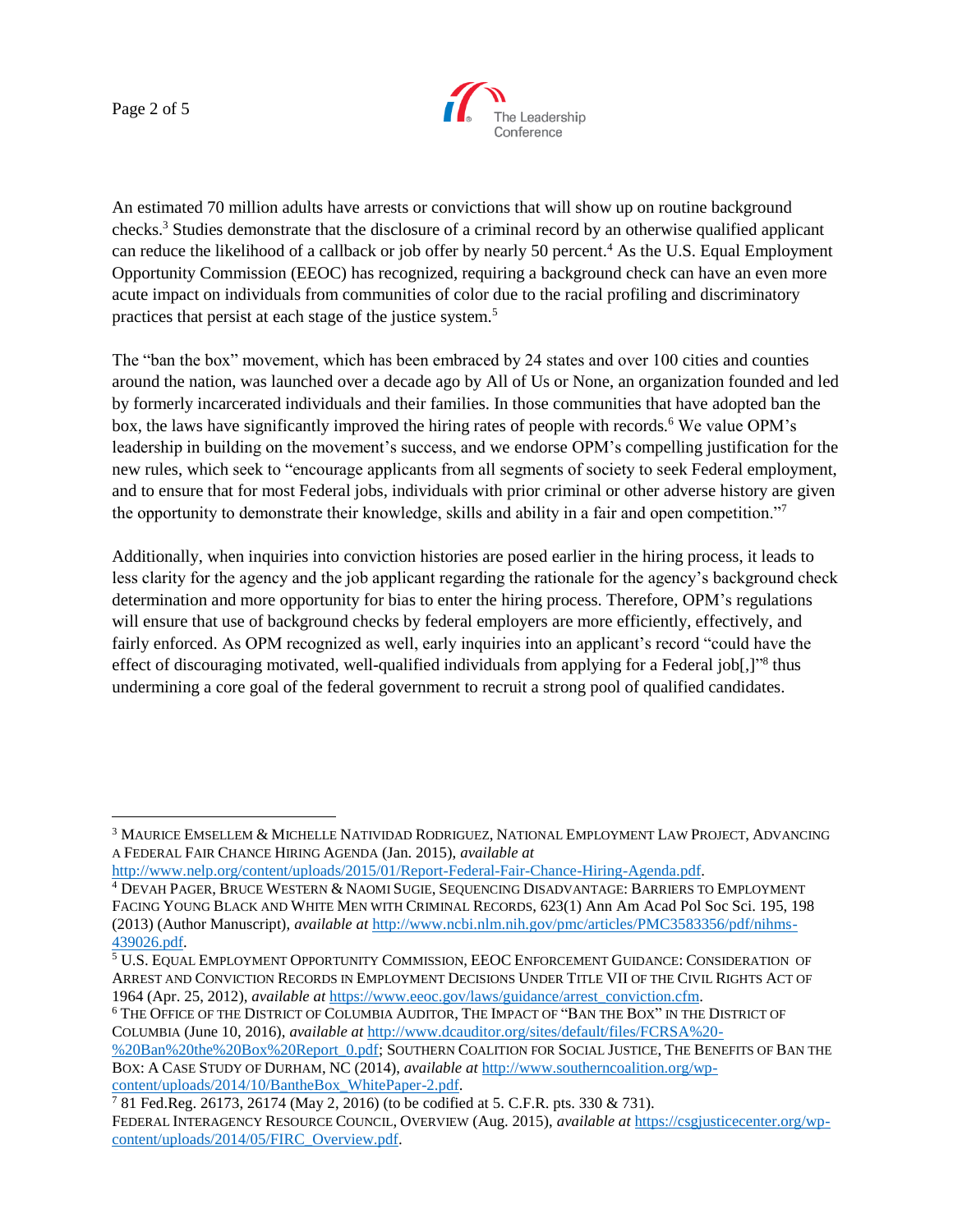Page 3 of 5



By banning the box in the hiring process, the federal government is also helping to improve public safety and boost the economy.<sup>9</sup> Because employment is the most important influence in decreasing recidivism,<sup>10</sup> the ban the box regulations will reduce federal barriers to successful reentry by ensuring that qualified job applicants can support themselves and their families. Thus, it will help to reverse the effects that exclusion of individuals with criminal histories has had on the economy. In 2014 alone, poor job prospects for formerly incarcerated individuals reduced U.S. GDP by as much as \$87 billion.<sup>11</sup>

While we strongly support OPM's proposed regulations extending the arrest and conviction history inquiry until the conditional offer stage of the hiring process, we share several of the concerns expressed in the detailed comments submitted by The Leadership Conference on Civil and Human Rights, the National Employment Law Project, the NAACP Legal Defense and Education Fund, the American Civil Liberties Union, and Legal Services for Prisoners with Children.

First, we strongly urge OPM to prohibit any exceptions to banning the box in the hiring process. However, to the extent that OPM adopts case-by-case exceptions, the regulations should prevent further discrimination against qualified applicants by ensuring that all agencies are complying with Title VII of the Civil Rights Act of 1964 and by expressly incorporating the key features of the guidelines adopted by the EEOC in 2012 regulating the consideration of arrest and conviction records in hiring decisions.<sup>12</sup> By incorporating the EEOC guidelines, OPM will also be addressing prior concerns expressed by the EEOC with OPM's "suitability" regulations.<sup>13</sup> Second, we urge OPM to expand the reach of the new policy beyond "competitive service" workers to include the large numbers of federal workers employed in "excepted service" positions. Finally, in the event that OPM does not have the independent authority to extend the new regulation to all federal contractors across the federal government, we urge OPM to adopt the policy as applied to its contractors and to recommend that other federal agencies similarly do so.

[http://cepr.net/images/stories/reports/employment-prisoners-felonies-2016-06.pdf?v=5.](http://cepr.net/images/stories/reports/employment-prisoners-felonies-2016-06.pdf?v=5)

 $\overline{a}$ <sup>9</sup> MICHAEL WALDMAN & INIMAI CHETTIAR, BRENNAN CTR. FOR JUSTICE, 15 EXECUTIVE ACTIONS 20 (2014), *available at* [http://www.brennancenter.org/sites/default/files/publications/15\\_Executive\\_Actions.pdf.](http://www.brennancenter.org/sites/default/files/publications/15_Executive_Actions.pdf)

<sup>&</sup>lt;sup>10</sup> MARK T. BERG & BETH M. HUEBNER, REENTRY AND THE TIES THAT BIND: AN EXAMINATION OF SOCIAL TIES, EMPLOYMENT, AND RECIDIVISM (2011), *available at*

[http://www.tandfonline.com/doi/full/10.1080/07418825.2010.498383.](http://www.tandfonline.com/doi/full/10.1080/07418825.2010.498383)

<sup>11</sup> CHERRIE BUCKNOR & ALAN BARBER, CENTER FOR ECONOMIC POLICY RESEARCH, THE PRICE WE PAY: ECONOMIC COSTS OF BARRIERS TO EMPLOYMENT FOR FORMER PRISONERS AND PEOPLE CONVICTED OF FELONIES (June 2016), *available at*

<sup>12</sup> U.S. EQUAL EMPLOYMENT OPPORTUNITY COMMISSION, EEOC ENFORCEMENT GUIDANCE: CONSIDERATION OF ARREST AND CONVICTION RECORDS IN EMPLOYMENT DECISIONS UNDER TITLE VII OF THE CIVIL RIGHTS ACT OF 1964 (Apr. 25, 2012) (The EEOC guidelines, which implement Title VII of the Civil Rights Act of 1964, state that federal agency officials should be directed to take into account the age of the offense, the nature of the offense, and whether the offense is directly related to the job; and to conduct an "individualized assessment" providing the candidate an opportunity to present evidence of rehabilitation and verify the accuracy of the record.), *available at* [https://www.eeoc.gov/laws/guidance/arrest\\_conviction.cfm.](https://www.eeoc.gov/laws/guidance/arrest_conviction.cfm)

<sup>13</sup> 5 C.F.R. § 731.202 (2016); LETTER TO ANNA MAZZI, OPM DEPUTY ASSOCIATE DIRECTOR, FROM PEGGY MASTROIANNI, EEOC ASSOCIATE LEGAL COUNSEL (Mar. 19, 2007), *available at*

[https://www.eeoc.gov/eeoc/foia/letters/2007/arrest\\_and\\_conviction\\_records.html.https://www.eeoc.gov/eeoc/foia/let](https://www.eeoc.gov/eeoc/foia/letters/2007/arrest_and_conviction_records.html) [ters/2007/arrest\\_and\\_conviction\\_records.html.](https://www.eeoc.gov/eeoc/foia/letters/2007/arrest_and_conviction_records.html)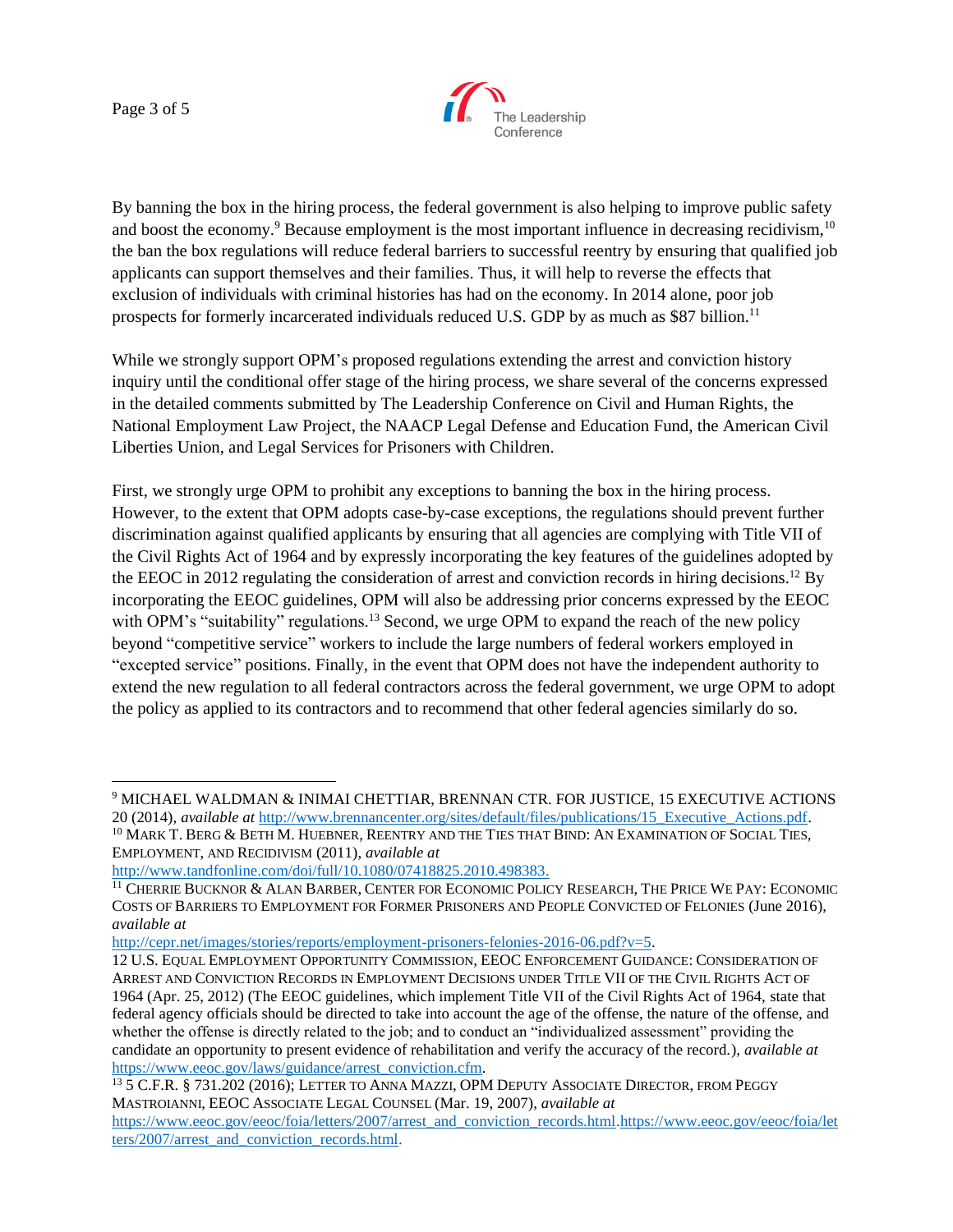Page 4 of 5



Thank you for the opportunity to comment on this proposed rule. We applaud your leadership in ensuring that all segments of society, including the vast segment of people with arrest or conviction histories, receive equal opportunity in federal employment. We offer our strong support for the proposed rules and urge its swift implementation to prevent any more qualified applicants from being unfairly locked out of the federal job market. If you have any questions, please contact Sakira Cook, Counsel, at [cook@civilrights.org](mailto:cook@civilrights.org) or (202) 263-2894.

Sincerely,

9to5 California 9to5 Colorado 9to5 Georgia 9to5, National Association of Working Women 9to5 Wisconsin AFL-CIO All Eyes On Africa Communications All of Us or None American Civil Liberties Union American Federation of Teachers (AFT) Amnesty International USA Anti-Defamation League Asian Pacific American Labor Alliance, AFL-CIO (APALA) Black Alliance for Just Immigration Black Women's Roundtable Black Youth Vote!, NCBCP Brennan Center for Justice at NYU School of Law The Center for Church and Community Center for Community Change Action Center for Employment Opportunities (CEO) The Center for HIV Law and Policy Church of Scientology National Affairs Office Coalition on Human Needs CURE (Citizens United for Rehabilitation of Errants) Disciples Center for Public Witness Drug Policy Alliance Ella Baker Center for Human Rights Heartland Alliance House of Dreams Outreach Interfaith Action for Human Rights Jewish Council for Public Affairs JustLeadershipUSA Kentucky Council of Churches